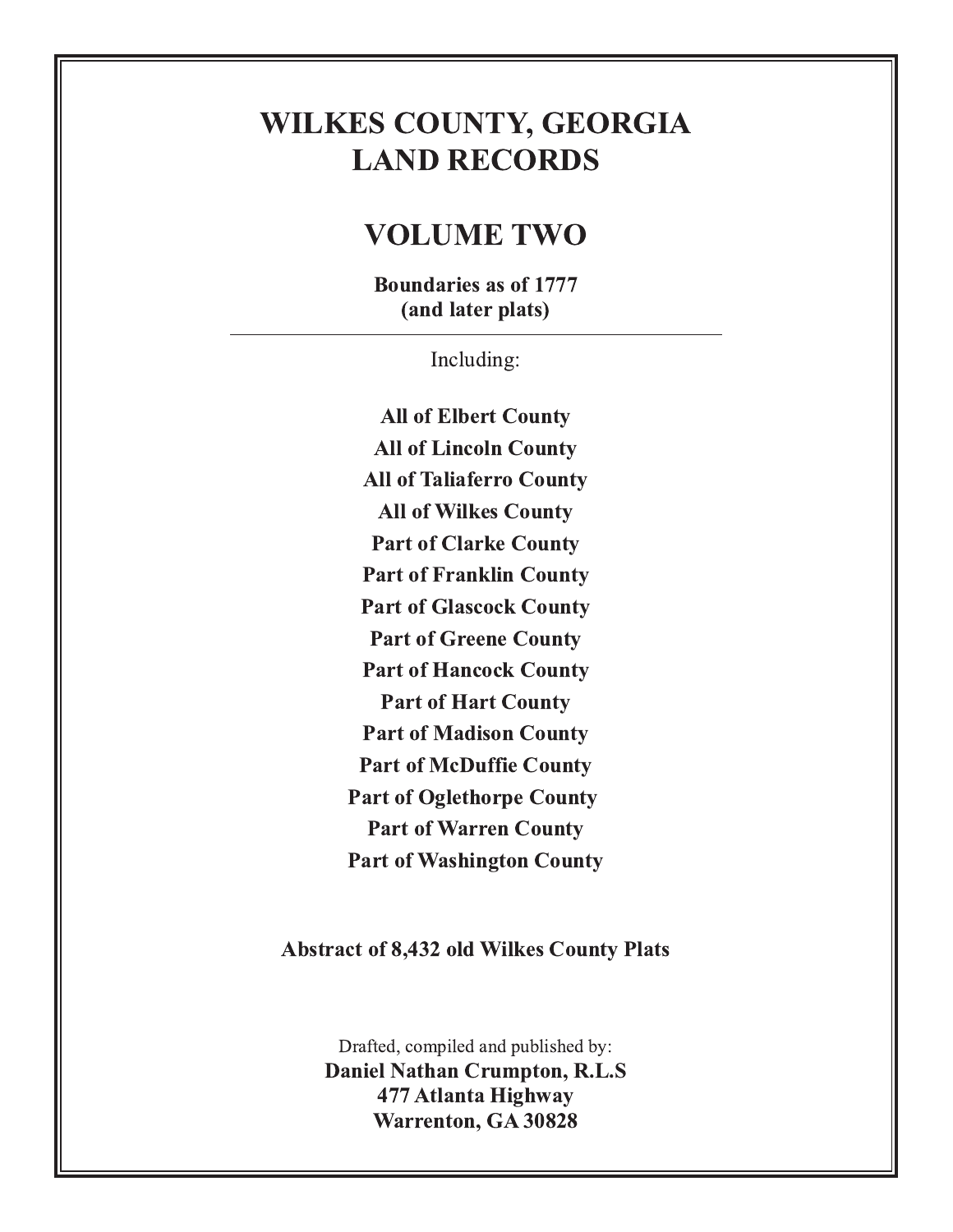#### Copyright applied for  $\odot$  2014 Daniel N. Crumpton

All rights reserved. No part of this publication may be reproduced, scanned, stored in a retrieval system, or transmitted in any form or by any means, electronic, mechanical, photocopying, or recording, without prior written permission of the copyright holder.

### Volume One and Volume Two

Drafted, Compiled and Published by Daniel N. Crumpton, R.L.S. 477 Atlanta Highway Warrenton, GA 30828

Additional copies of Wilkes County, Georgia Land Records Volume One or Wilkes County, Georgia Land Records Volume Two may be ordered by mailing \$75.00 plus \$10.00 shipping; if both volumes are ordered at the same time, the total cost is  $$150.00$  and we will pay shipping. Order online at www.crumptonplats.com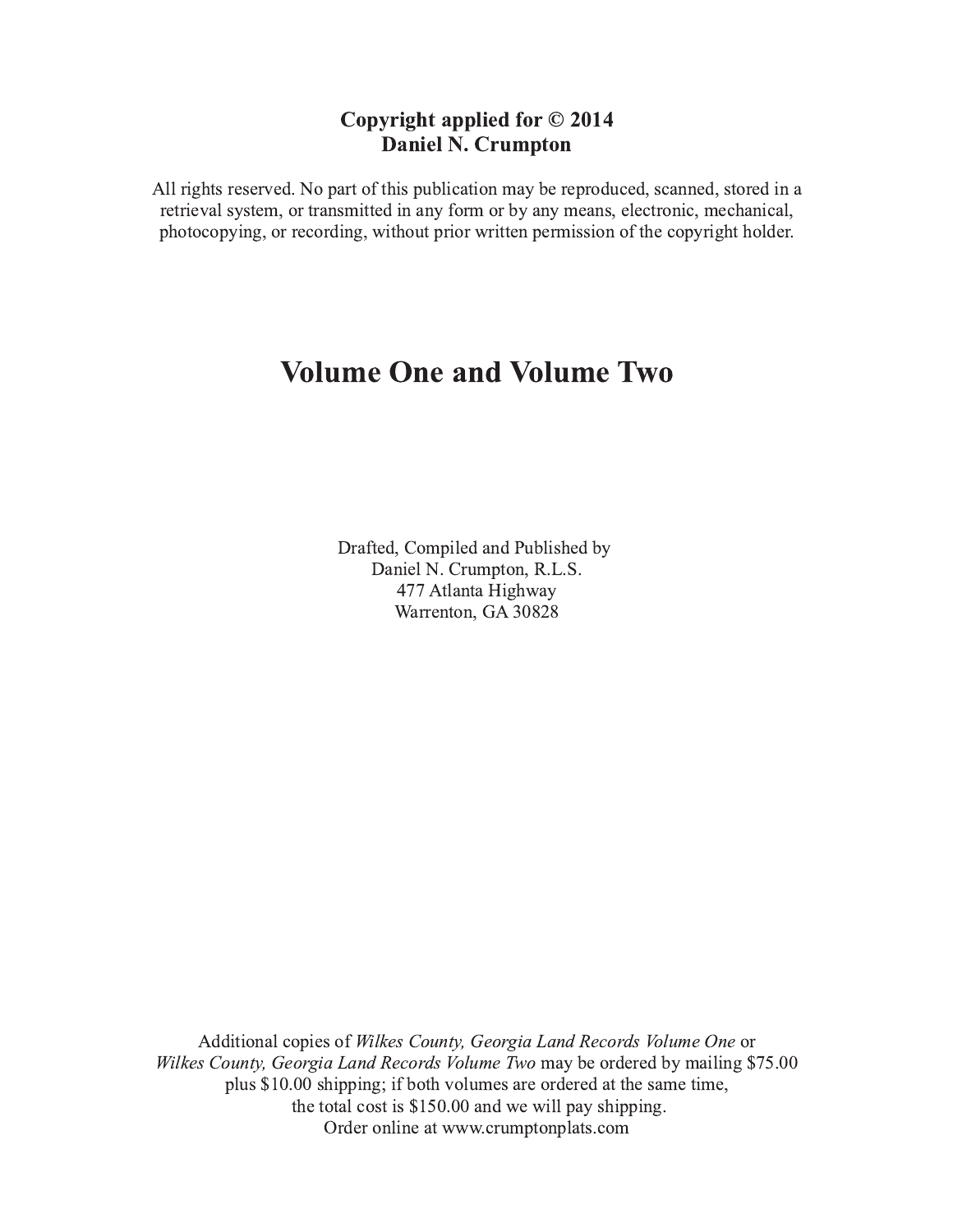#### **Preface**

Land records are a major source of information on early Georgia settlers arriving in the newly ceded Indian lands that became Wilkes County, Georgia. Volume 2, the companion to Volume 1, is a valuable, separate reference that includes the most complete database of Wilkes County plats, some 8,432 original survey plats, assembled from all sources, including county land records, Georgia Surveyor General materials, and individual copies held by manuscript libraries. These plats are abstracted and listed in tables by the land owner's name, the date, number of acres, water courses, and adjacent land owners. All of these details are fully indexed in this volume. No other source indexes the adjacent land owners by name.

Mr. Crumpton plotted or mapped approximately 85 per cent of the Wilkes County plats. Not all of the early plats could be located on modern county maps in Volume 1 because the earliest settlers had not determined the names of many creeks and isolated plats have unnamed water courses and unnamed or no adjacent land owners. These abstracted plats include important land ownership information that enables researchers to incorporate these abstracts with more recent deed and family information to possibly locate the properties. Copies of the original plats may be obtained for a nominal fee on the Crumptonplats.com website. Researchers are reminded that the spelling of surnames varied during this early settlement period; this volume lists the names as found on the original plats.

Mr. Dan Crumpton's two volumes on ''Wilkes County, Georgia Land Records'' and Mr. Frank Parker Hudson's two volumes on ''Wilkes County, Georgia Tax Records, 1785-1805'' form vital cornerstones for early Georgia historical research.

Elaine Collier Neal

October 2014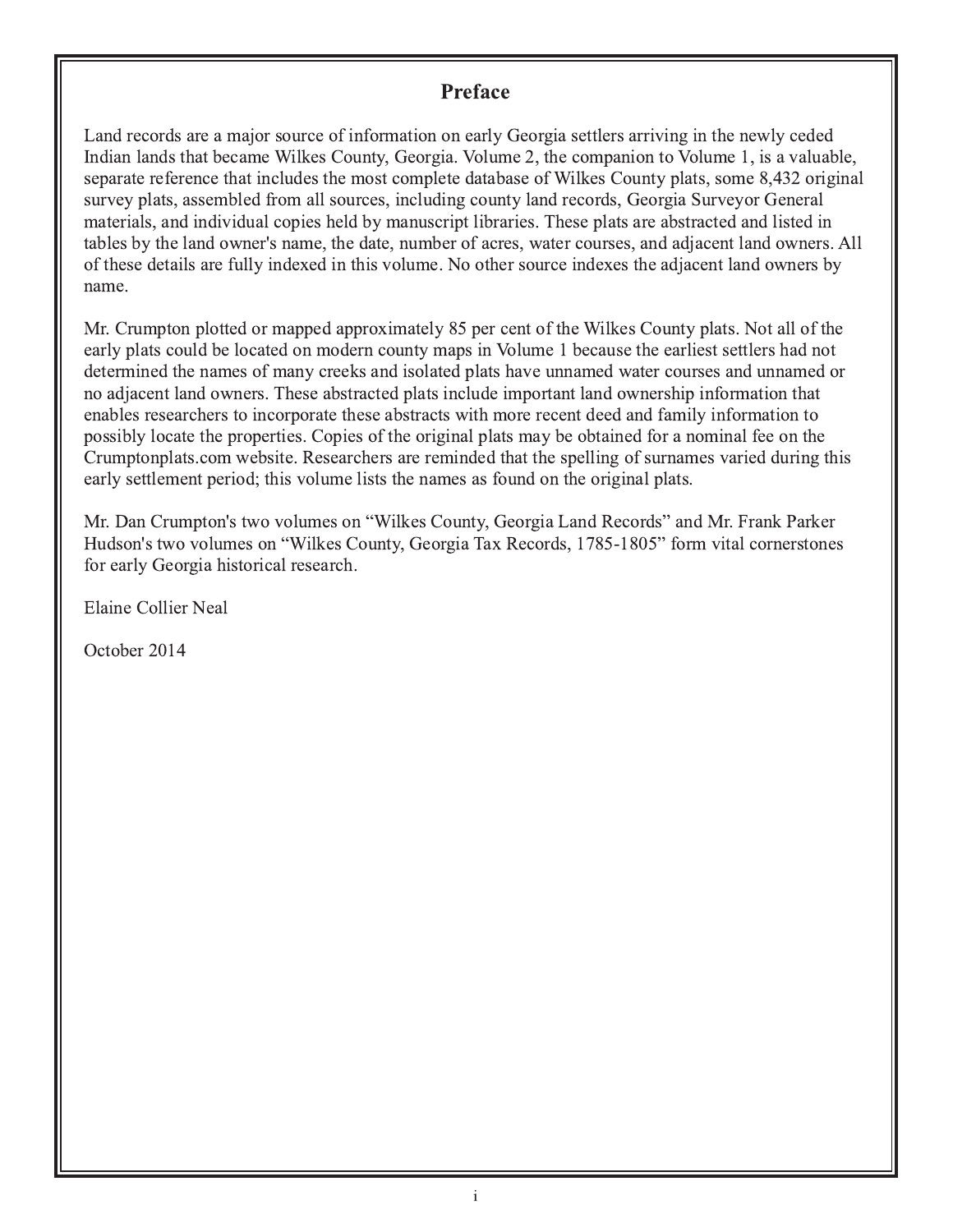| Abbreviation | Definition                 | Abbreviation | <b>Definition</b>     |
|--------------|----------------------------|--------------|-----------------------|
| (?)          | Not shown or illegible     | <b>Mrs</b>   | <b>Married Woman</b>  |
| AL.          | <b>Adjoining Landowner</b> | N            | North                 |
| Br           | <b>Branch</b>              | <b>NE</b>    | Northeast             |
| cc           | <b>Chain Carrier</b>       | Nmb          | Number                |
| Co           | County                     | <b>NW</b>    | <b>Northwest</b>      |
| Col          | Colonel                    | OG           | <b>Original Grant</b> |
| Cpt, Capt    | Captain                    | PL           | Previous Landowner    |
| Cr           | <b>Creek</b>               | R            | River                 |
| Dec          | Deceased                   | Rd           | Road                  |
| Dr           | Doctor                     | Rev          | Reverend              |
| Ε            | East                       | Sr           | Senior                |
| Esq          | Esquire                    | S            | South                 |
| Est          | <b>Estate</b>              | SE           | Southeast             |
| Exc          | Executor                   | SW           | Southwest             |
| Fk           | Fork                       | Sw           | Swamp                 |
| Gen          | General                    | W            | West                  |
| Jr           | Junior                     | Wid          | Widow                 |
| Mr           | <b>Mister</b>              | <b>Wtrs</b>  | Waters (of)           |

### **Abbreviations**

#### **SURNAMES AND GIVEN NAMES**

The surname (last name) and given name (first name) are shown as spelled and transcribed by the surveyor or scribe. Some plats are shown (drawn) in as many a five different ways, by different people. Most plats of the eighteenth century are transcribed only one or two ways; few are transcribed three or more ways.

In Frontier Georgia, early Wilkes County was on the western frontier in 1777, few public servants had much education. The late Alvin Mell Lunceford, Jr., in his Taliaferro County, Georgia Records and Notes, described early spelling in Georgia. "What was present was a free-wheeling attitude of spell it like it sounds."\* Proper names were spelled by the way they sounded when a person pronounced them. As quoted from Mr. Lunceford, "Explore them with a sense of adventure and wonderment at a simpler time, forever gone."\*

<sup>\*</sup> Alvin Mell Lunceford, Jr. Taliaferro County, Georgia Records and Notes, Page 38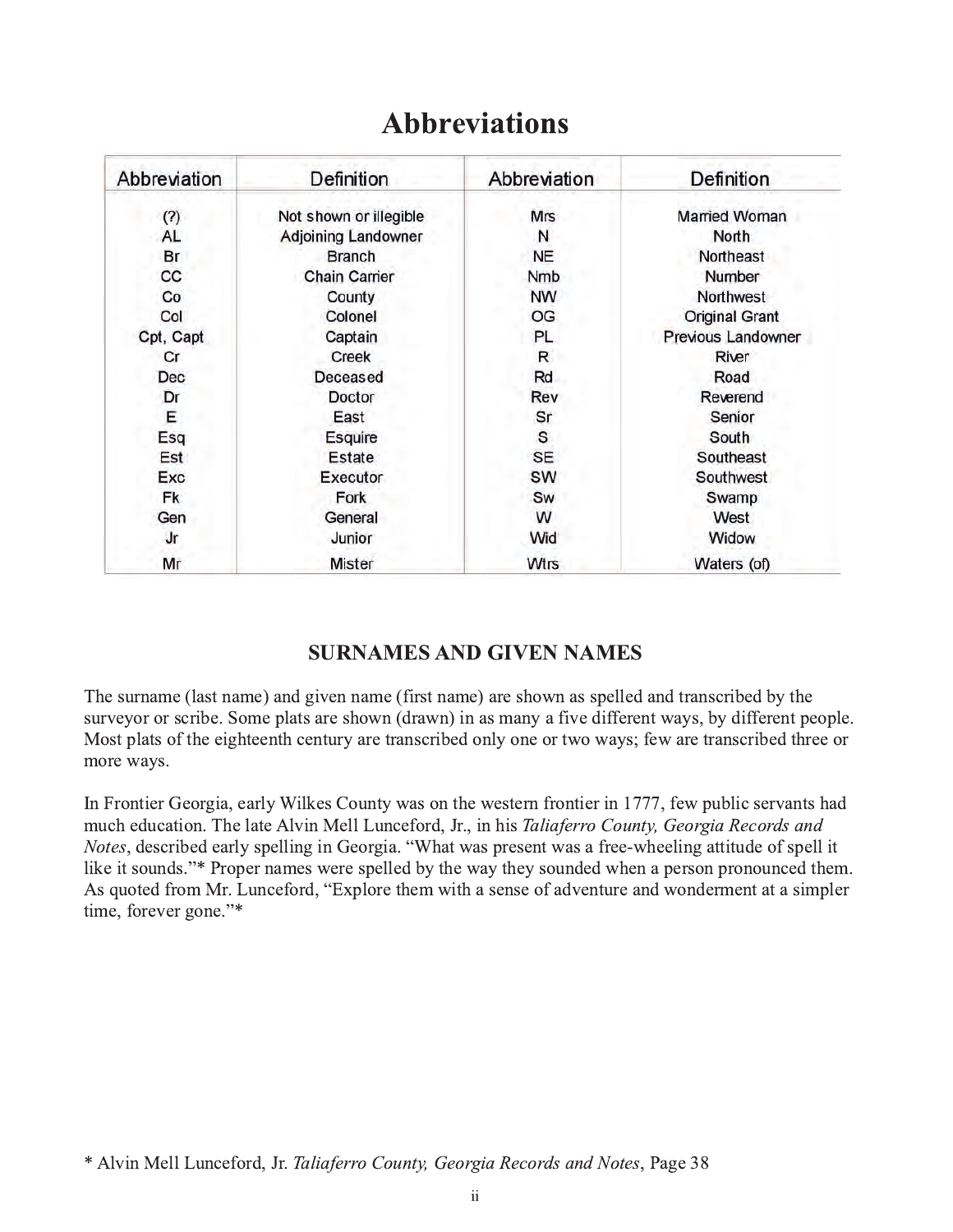# Explanation of Headings From Plat List

| Plat Nmb     | Number assigned to plat for identification, sorting, and filing                                                                                                                                                                                                                                                                                               |                                                                                             |  |  |
|--------------|---------------------------------------------------------------------------------------------------------------------------------------------------------------------------------------------------------------------------------------------------------------------------------------------------------------------------------------------------------------|---------------------------------------------------------------------------------------------|--|--|
| Surname      | Last Name                                                                                                                                                                                                                                                                                                                                                     |                                                                                             |  |  |
| Given Name   | <b>First Name</b>                                                                                                                                                                                                                                                                                                                                             |                                                                                             |  |  |
| Position     | Plat                                                                                                                                                                                                                                                                                                                                                          | Name of owner or surveyed for                                                               |  |  |
|              | PL                                                                                                                                                                                                                                                                                                                                                            | Previous Landowner                                                                          |  |  |
|              | <b>OG</b>                                                                                                                                                                                                                                                                                                                                                     | Original Grant                                                                              |  |  |
|              | AL                                                                                                                                                                                                                                                                                                                                                            | <b>Adjoining Landowner</b>                                                                  |  |  |
|              | CC                                                                                                                                                                                                                                                                                                                                                            | Chain Carrier (Same as CB)                                                                  |  |  |
|              | CB                                                                                                                                                                                                                                                                                                                                                            | Chain Bearer (Same as CC)                                                                   |  |  |
|              | Plat & AL                                                                                                                                                                                                                                                                                                                                                     | Owner also had adjoining land                                                               |  |  |
|              | Plat & CC                                                                                                                                                                                                                                                                                                                                                     | Owner also carried (pulled) the chain or was on end of chain                                |  |  |
|              | AL & CC                                                                                                                                                                                                                                                                                                                                                       | Adjoining landowner also carried (pulled) the chain or was on<br>end of chain               |  |  |
|              | Plat & AL & CC                                                                                                                                                                                                                                                                                                                                                | Owner also had adjoining land and also carried (pulled) the chain<br>or was on end of chain |  |  |
| Warrant Date | Date on plat assigned by the Court, County Surveyor, or District Surveyor                                                                                                                                                                                                                                                                                     |                                                                                             |  |  |
| Acres        | Number of acres on plat                                                                                                                                                                                                                                                                                                                                       |                                                                                             |  |  |
| Recorded     | Plat Book Letter and Page Number<br>Example: C/12 – Plat Book C Page 12<br>Plat Books are from the Georgia Archives and County Courthouses                                                                                                                                                                                                                    |                                                                                             |  |  |
| Description  | Description on an old plat usually meant a water course was identified (branch, creek,<br>river, fork of br., cr., or r.) or the area was drained by the waters of a named stream.<br>Occasionally the name of an old road, trail, or path is given. Names of ferries, bridges,<br>towns, cross roads, islands, etc. are all shown in the description column. |                                                                                             |  |  |
|              | A blank under the description column denotes that nothing was shown.                                                                                                                                                                                                                                                                                          |                                                                                             |  |  |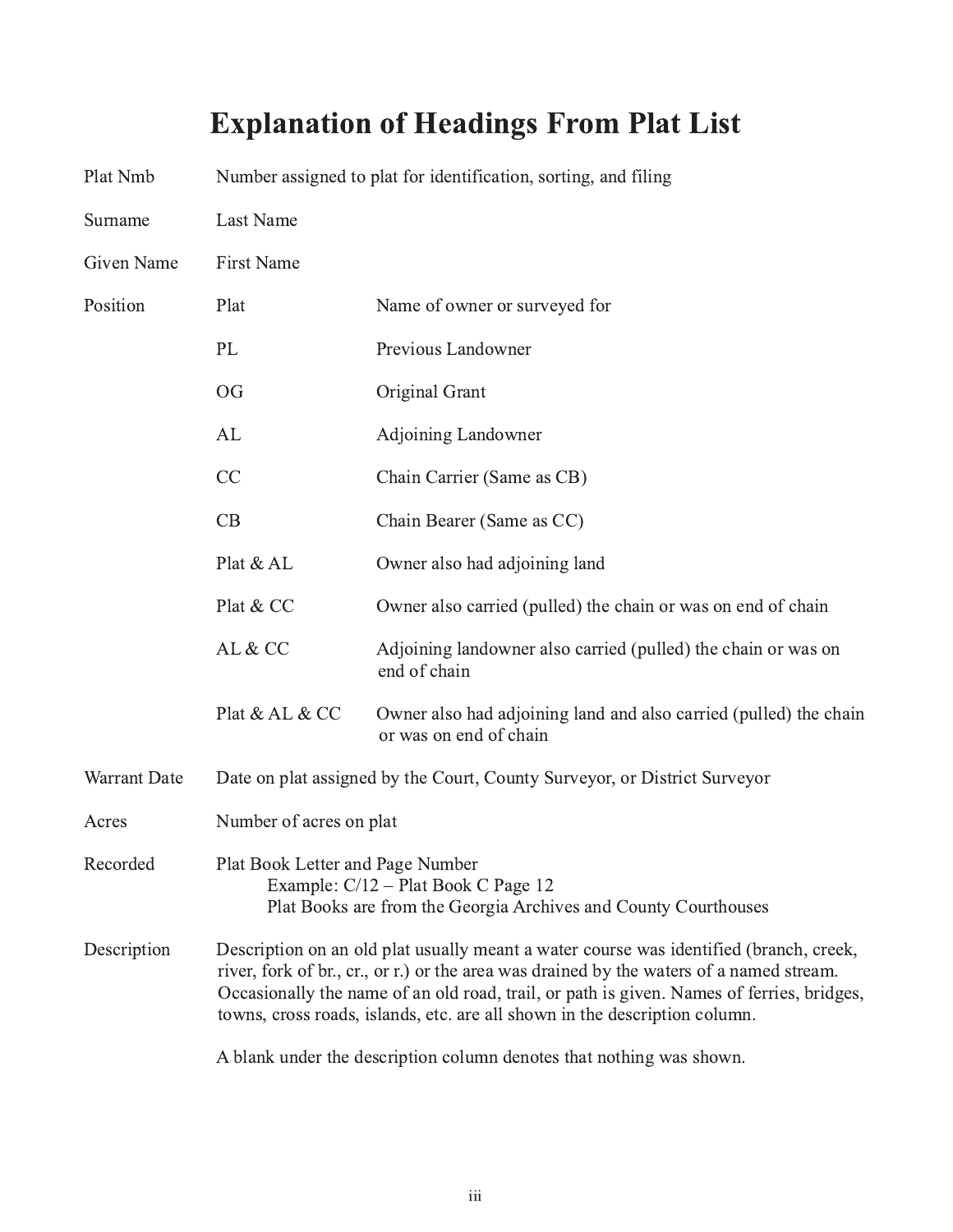## **Table of Contents - Volume Two**

As we go to press in late 2014 with Volume Two, I must express my thanks, appreciations, and gratitude to Mrs. Sheila Rogers, Mr. Michael Huebener, and Ms. Elaine C. Neal. They completed this much needed historical resource while I plot old Franklin County plats for our next publication.